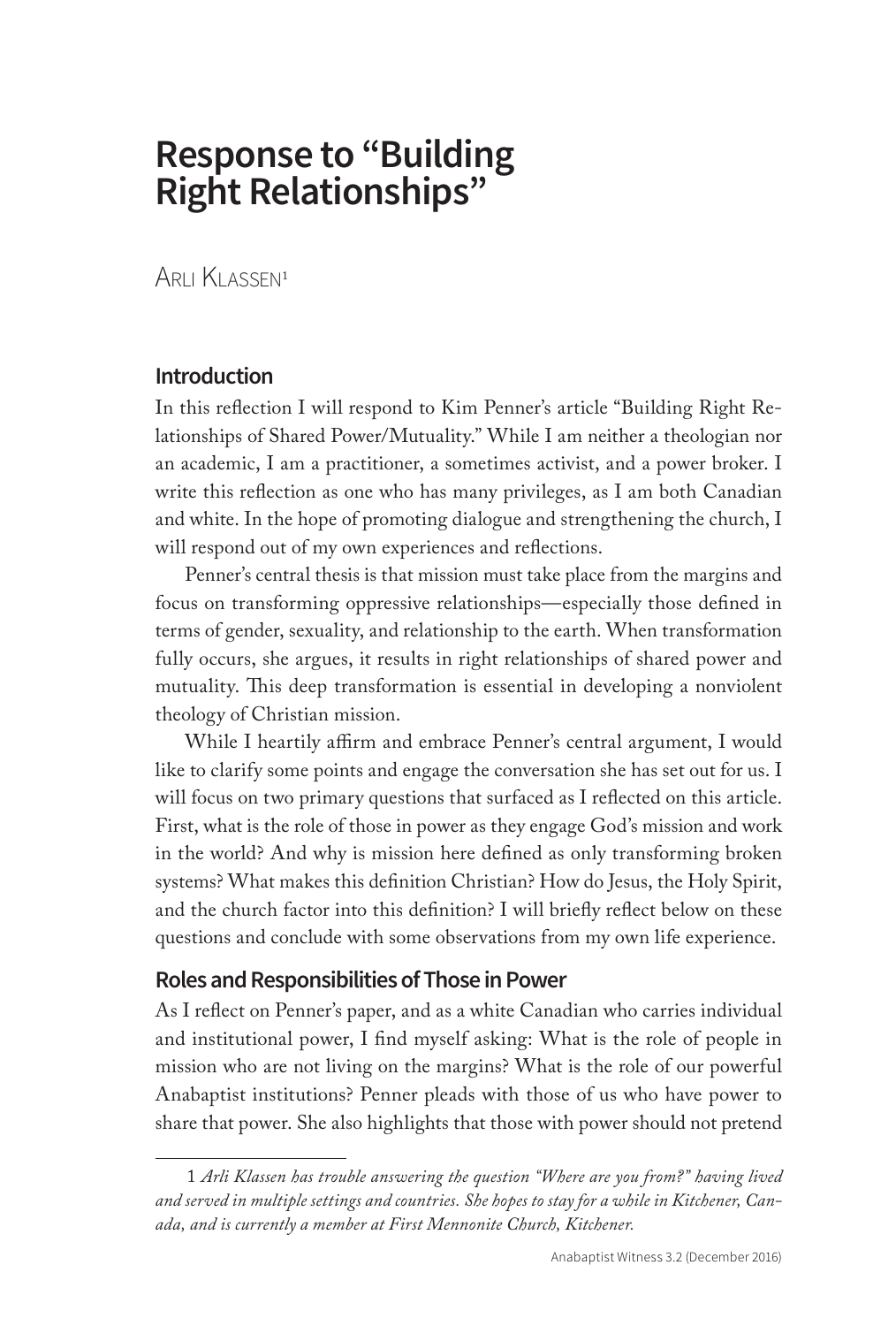#### 48 | Anabaptist Witness

to be powerless. Penner then suggests some important ways forward for those who carry power as they engage mission—suggestions that deserve further reflection and development.

Penner emphasizes the sharing and redistribution of power, and I would like to suggest further that those in power should take direction from and be accountable to those on the margins. However, when this ideal is carried out, it is very difficult to avoid tokenism, and it generally places a high burden on just a few individuals from the margins, who are then expected to represent all the diversity within their own groups.

Penner also highlights interdependence as a key step toward building right relationships. But interdependence does not mean that one group steps aside for another. Rather, interdependence requires that all work together. This interdependence involves listening, accompaniment, and debate. Interdependence must include everyone sharing needs, resources, suffering, and joy—and in all directions. There is no clear divide between "from the margins" and "to the margins." Oppressive systems are complex, and people who are on the margins in one aspect are often the people with power in another aspect. There are not many people who do not carry any power in our global context, whether that be power due to race, gender, nationality, or sexuality.

Sharing and distributing power and moving toward interdependence are challenges faced by Global North Anabaptist institutions as well as the individuals in them. Power in and of itself is not a bad thing, but how we use it matters. I would like to read more about what people and institutions with power are doing and should be doing. Appointing a few people of color and women to staff and board roles is a start, but it is simply not enough. Penner's example of women missionaries in our history who sidestepped normative gender roles but did not challenge patriarchal structures is a case in point.

### **What Is Mission?**

Penner not only explores who directs or initiates mission but also considers which activities are included in mission, and names addressing systemic oppression as its primary concern. But why is mission only or primarily about transforming systemic oppression in building up the kingdom of God? What makes this definition of mission Christian? How is Jesus central to this understanding? At what point do we consider individual and corporate transformation brought about by the Holy Spirit? And what is the role of the local congregation in all of this?

Peace and justice building are aspects of addressing systemic injustice and oppression and certainly help build up the kingdom of God, but my understanding of Christian mission includes more than working to change systems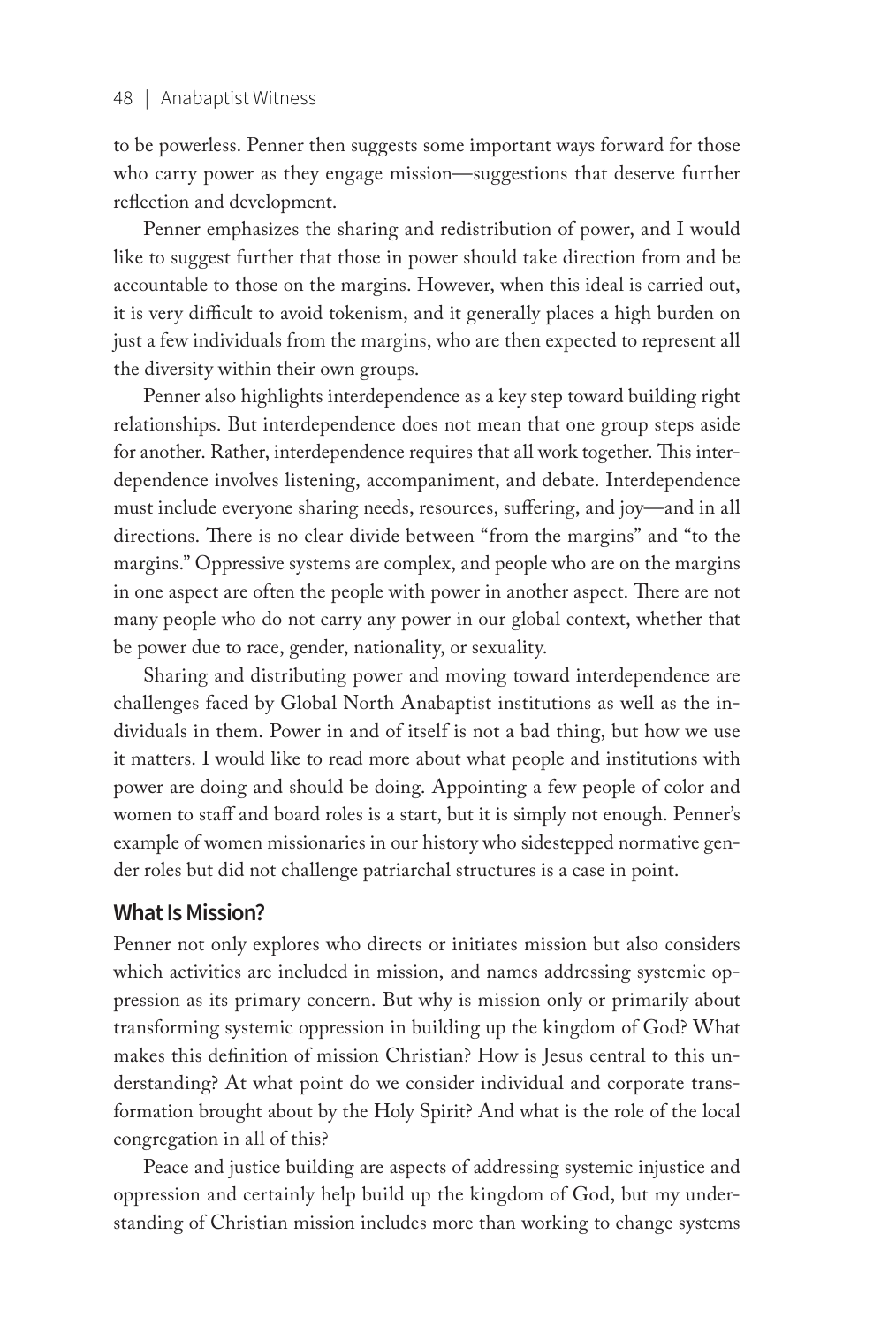of oppression. Mission is also about inviting people into transformative relationships with God. It is through God's grace that we experience forgiveness and reconciliation, and not only reconciliation with God but also with those who are harmed through oppression. It is in the practice of following Jesus as disciples that we are enabled to address social injustice. And, penetrating deeper than we can even imagine, the work of the Spirit precedes wherever God might call us. This engagement in God's mission includes personal transformation through faith in Jesus, and an invitation to others to share in this transformation. This transformation builds up the church as the body of Christ here on earth and includes the active dismantling of oppression around us.

What about the church? Penner understands church planting as one-directional—going "to the margins" rather than coming "from the margins"; she consequently sees it as problematic. Church planting certainly can be something that perpetuates inequality, and maybe even the language itself plays into this. But church planting often also supports initiatives led by people from the margins by building up congregations within their own communities. Supporting indigenous efforts at building up the body of Christ is valuable work that can and should be done by people who carry power.

## **Reflection**

My aunt Ann Klassen was one of those Mennonite Brethren women missionaries who operated well outside of gender norms. She is the only white adult buried on indigenous land in the Paraguayan colonies. Even though she was a woman, she still carried much power. Rather than treating indigenous peoples as "others," she instead used her power to help build interdependent relationships. Aunt Ann became friends with the local people, remembering them throughout her life and distributing most of her belongings to them before she died. She had a strong concern for the indigenous women and was an advocate for projects that helped families holistically.2

As Penner states, oppressions intersect. For several decades I worked with Mennonite Central Committee in multiple countries, and during this time I learned much about where and when I had power as a white North American and where and when, as a woman, I did not. I learned how accompaniment and advocacy are important roles for people with power. I learned how to intentionally take direction from and be accountable to people with less power. I learned about moving along a continuum toward becoming an anti-racist intercultural institution. And I learned that most of our Anabaptist institutions have a long

<sup>2</sup> See http://www.mbhistory.org/profiles/wiens-a.en.html. Accessed on October 17, 2016.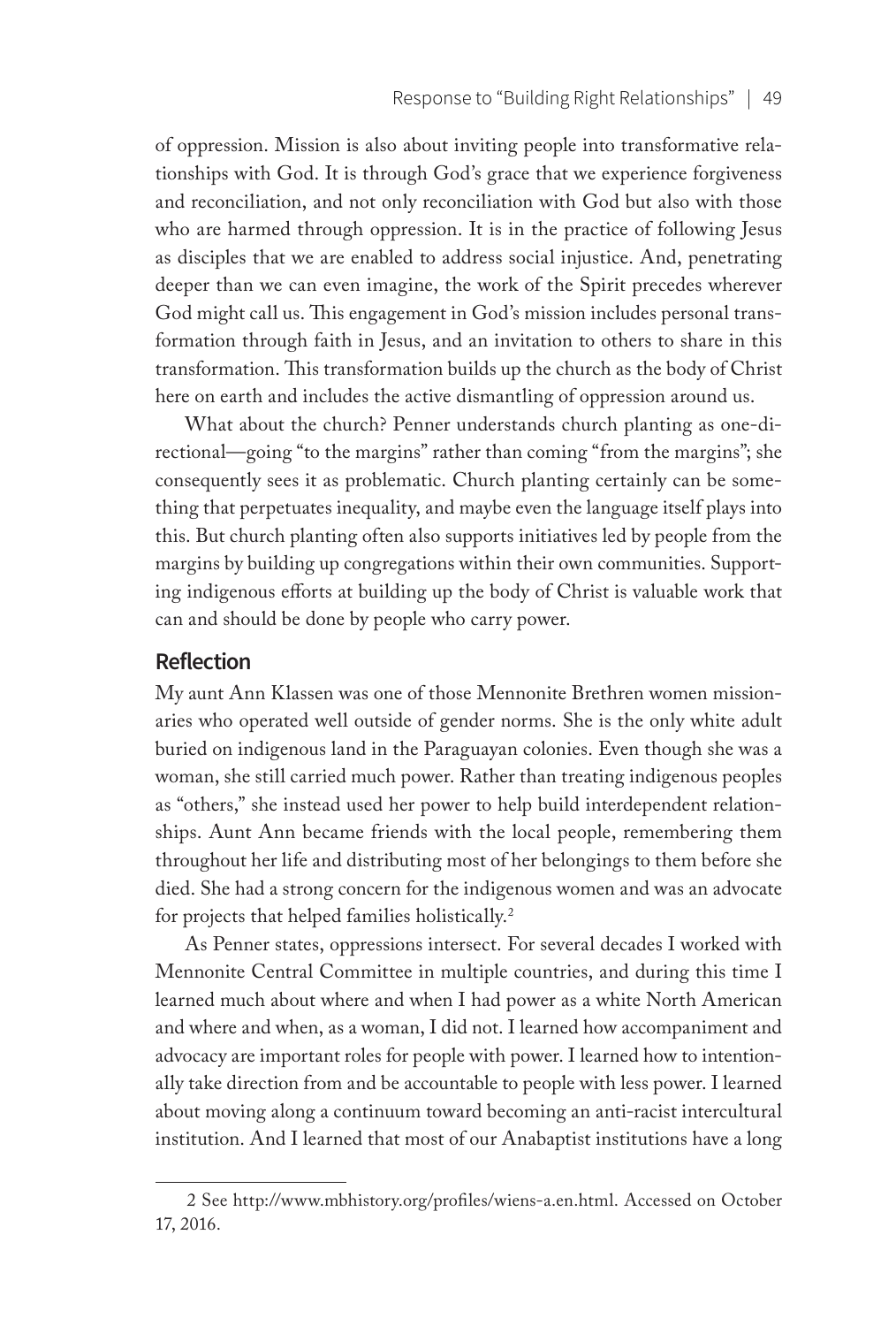way to go. These concepts should be included in any theology of mission that considers the roles of people and institutions with power as well as those from the margins.

In recent years I have worn a few part-time hats in Mennonite Church Eastern Canada (MCEC) contexts, including that of researching the needs of MCEC congregations, starting up the ReLearning Community program as its first coordinator, acting as a mission associate in supporting church plants, and now sitting on the Executive Council. I too lament the lack of women and people of color in MCEC leadership roles. In the Crossroads Anti-Racism assessment, MCEC is approaching level 3 (representative of symbolic change) on the continuum of moving toward being fully inclusive (level 6).3 MCEC's three program priorities include extending the peace of Christ, growing congregations, and forming leaders. MCEC is actively involved in discipleship training programs, encouraging local congregations to share their experience of God through action and relationships within their own neighborhoods, supporting church plants that are initiatives mostly by people on the margins, and mentoring and developing incoming leaders from groups on the margins. And, while MCEC is not directly accountable to people from the margins, much of MCEC's mission activity is in direct response to and in support of requests and initiatives with direction provided by people in the margins.

I also currently work with Mennonite World Conference (MWC). Our vision is to foster and strengthen interdependent relationships among Anabaptist churches around the world and collaborative partnerships among MWC members—mission being one of several named networks provided for collaboration. I lament the hesitation North American churches have in understanding that we need our brothers and sisters around the world as much as they need us. I lament that too often North American churches do not take the initiative to collaborate actively with Anabaptist brothers and sisters in the Global South. I lament that some Global South member churches, given their experience of the impact of colonialism and global inequality, see North American Anabaptists as simply a source of funding. In MWC we attempt to make space for interdependent relationships and collaboration, but much growth is clearly still needed.

In 2014, MWC General Secretary César García made a presentation ti-

<sup>3</sup> Crossroads Ministry, "Continuum on Becoming an Anti-Racist Multicultural Organization," adapted from original concept by Baily Jackson and Rita Hardman, and further developed by Andrea Avazian and Ronice Branding. See http://www.aesa. us/conferences/2013\_ac\_presentations/Continuum\_AntiRacist.pdf, accessed October 21, 2016.